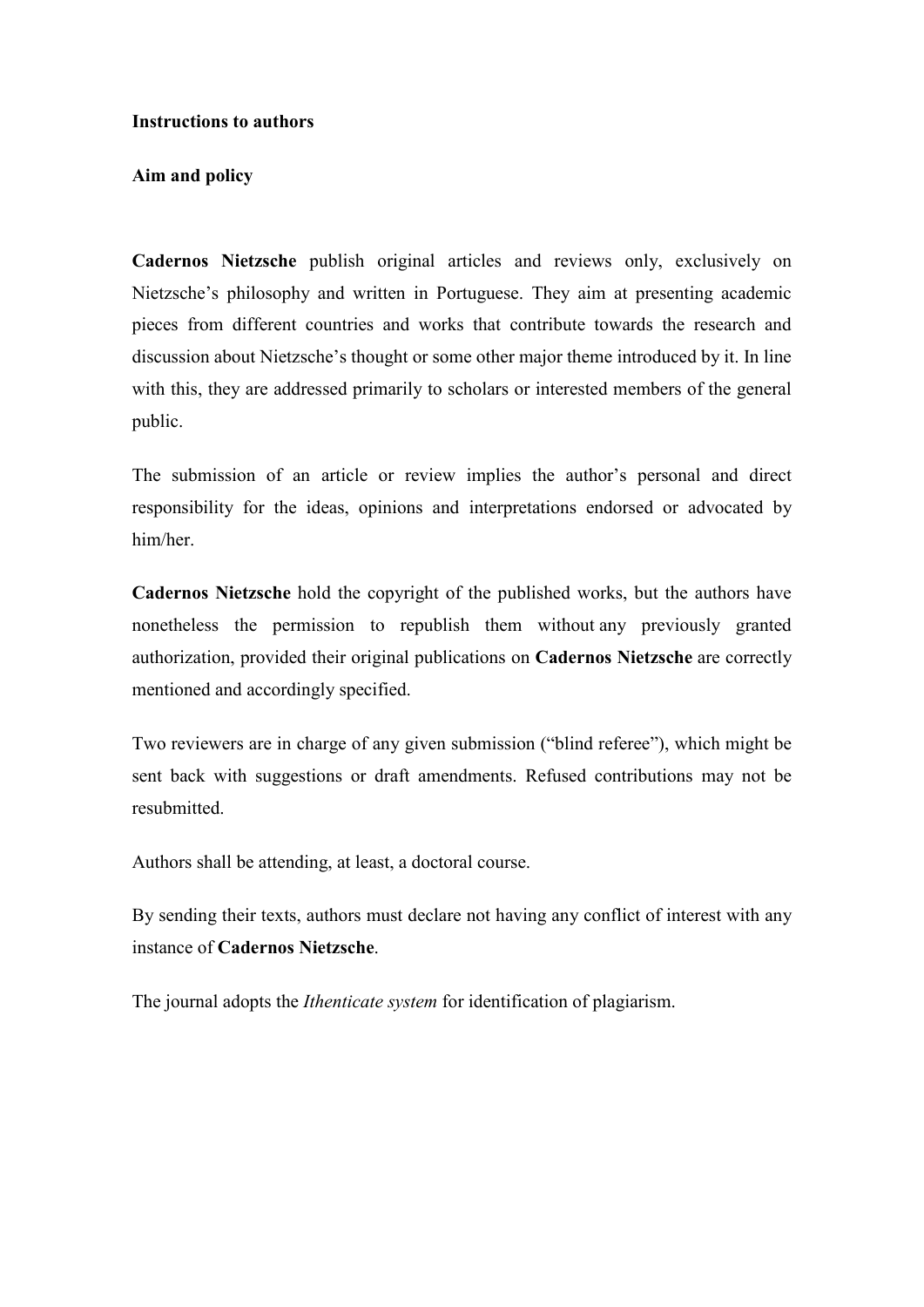### **Ethics and editorial practices**

The submissions are evaluated in peer review process and the authors are given full access to the report - based exclusively on the quality and originality of the submitted article. It will be ensured the privacy about the names of authors and referees in the evaluation process.

There will be no ideological, political or methodological prevailing criterion in the evaluation process, except in cases of flagrant prejudice of any kind or of defense of criminal activities.

The journal accepts only unpublished papers. Cases of republication, plagiarism or autoplagiarism will not be accepted and, depending on the case, legal measures may be taken.

Conflicts of interest must be informed, either by the editors, authors or referees.

To a detailed view of the ethical and practical guiding principles of **Cadernos Nietzsche***,* please do see CODE (Code of Conduct of the *Committee on Publications Ethics*).

# **Cadernos Nietzsche'a Style Sheet and preparation of manuscripts**

### **Cadernos Nietzsche's** Style Sheet**:**

1. Articles should not exceed 55.000 characters (including spaces) and be typed in Times New Roman, letter size 12, with aligned paragraphs and spacing 1,5. Footnotes: 10 pt Times New Roman and Arabic numerals.

2. Quotations up to 5 lines may be normally incorporated within the text. Longer quotations should be separately highlighted with letter size 11, with a 1,5 cm border from the left, and a 0,5 cm border from the right. Short quotations must appear between double quotes.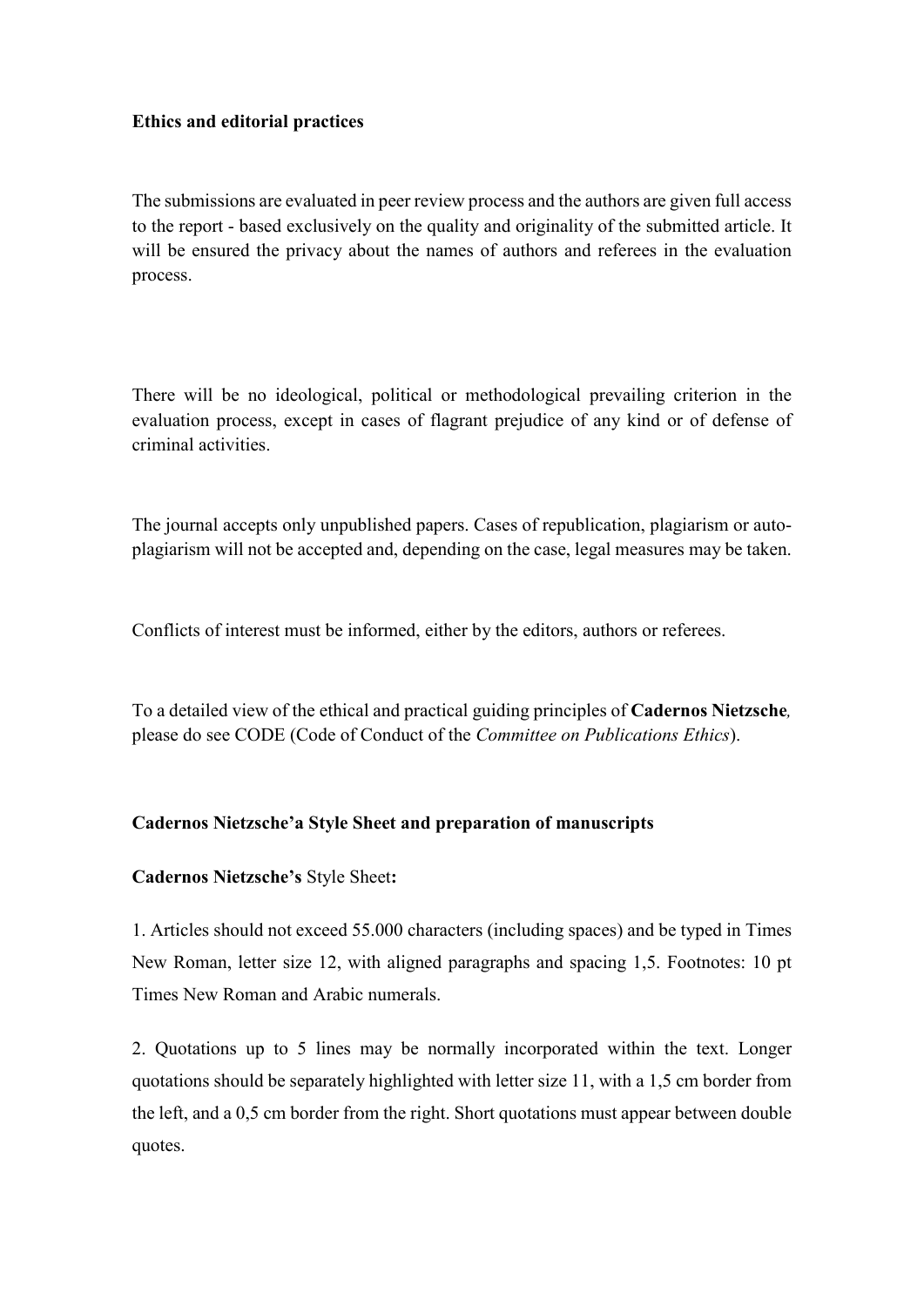3. Terms from non-latin alphabets must be transliterated. All terms or expressions in prominence shall appear in *italics*, **not in bold**.

4. Contributions with figures, carvings, illustrations and drawings will not be accepted.

5. Contributions should enclose an abstract (not exceeding 100 words) and *keywords* (not exceeding 6 words), both in the original language and in English.

6. Reviews' titles should differ from the titles of the reviewed works. At least two other bibliographic references are expected to be mentioned within the context of a given review.

7. The original articles must present the author's full name, institution she or he belongs to (in full and in abbreviations) and e-mail.

8. Authors should also send their ORCID identification (registrations can be freely done at the following website: https://orcid.org/signin).

### **Preparation of manuscripts**

1. Bibliographical references must be included at the end of the text, limited to its cited titles. They should also be consecutively numbered and alphabetically ordered according to author's last name (in case of the same author, from the oldest to the most recent work). Examples of bibliographical references:

Books:

MÜLLER-LAUTER, W. *Nietzsche. Seine Philosophie der Gegensätze und die Gegensätze seiner Philosophie.* Berlin/New York: Walter de Gruyter, 1971.

Book chapter:

BORHEIM, G. A medida da liberdade. In: NOVAES, A.(org.). *O avesso da liberdade*. São Paulo: Cia das Letras, 2002, p.41-57.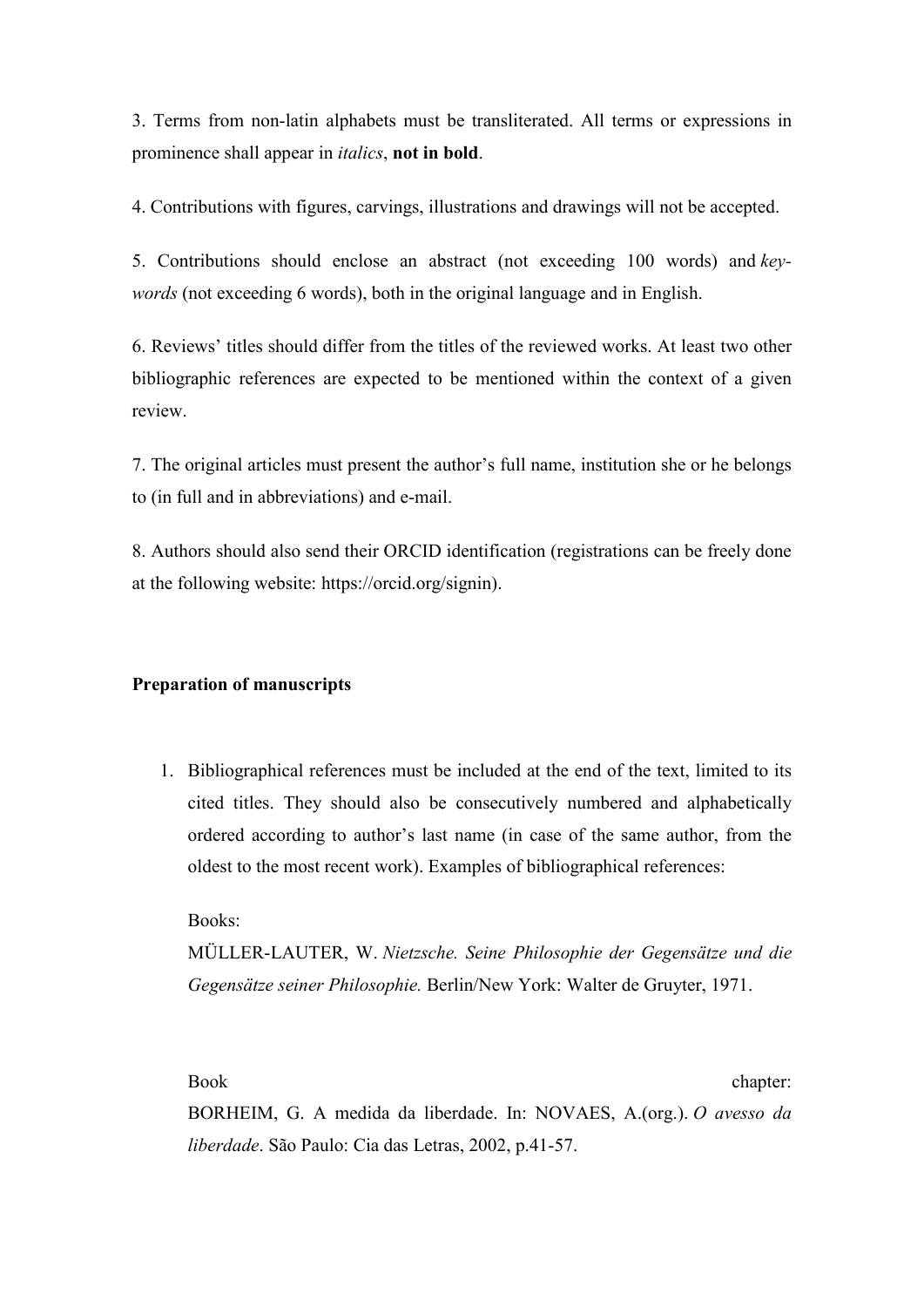Articles:

MÜLLER-LAUTER, W. *Décadence* artística enquanto *décadence* fisiológica. A propósito da crítica tardia de Friedrich Nietzsche a Richard Wagner. Trad. Scarlett Marton. In: *Cadernos Nietzsche*, São Paulo, n.6, pp.11-30, 1999.

MÜLLER-LAUTER, W. Le problème de l'opposition dans la philosophie de Nietzsche. Trad. Blaise Benoit. In: *Revue philosophique*, Paris, t.CXCVI, n.4, p.455-478, out.-dez. 2006.

2. References to Nietzsche's interpreters or any other author in footnotes, use the following format: "(author's surname [capital letter], year, pp.12-13)"; use **cf**. (from the Latin *confer*) in case of an indirect quotation or paraphrase. In this case, the quotation should not be placed between quotation marks. When the author's name is already to be found within the sentence, please use the following format: "(year, pp. 12-13)." Example: "Müller-Lauter (1999, pp.12-13) considers the problem of *décadence* by Wagner."

In case of quotations of quotations, please use the following format: "(author's name 1, year, Apud author's name 2, year, pp. 12-13)".

3. References to Nietzsche's works should be made within the text, as follows: abbreviation of the work [comma], section's name (should there be one) [space], number of the aphorism (paragraph or fragment) [comma], abbreviation of the work according to the *Kritische Gesamtausgabe Werke* und *Briefe* (KSA or KSB or KGW or KGB) [space] number of volume (KSA or KSB or KGW or KGB) [dot] page number. References to page number and volume of KSA (KSB or KGW or KGB) are the sole responsibility of the author.

Regarding editions and abbreviations, see (below) "**Conventions for Nietzsche's Works quotations**".

In case of texts published by Nietzsche, Arabic numerals will indicate the section. When it comes to GM/GM, Roman numerals indicated before Arabic ones will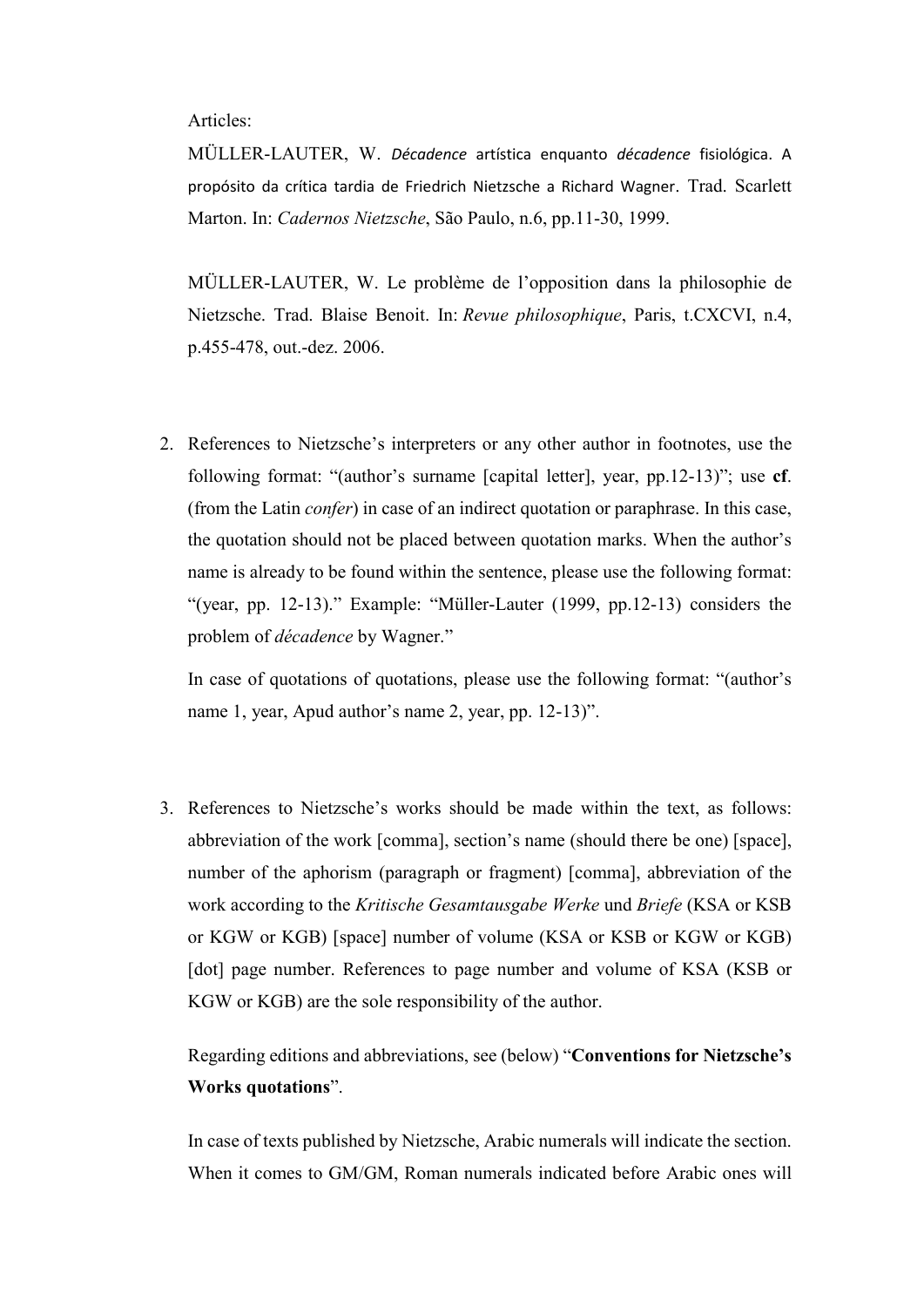refer to the book's sections; to Za/ZA, Roman numerals will refer to the book's section too, but they are to be followed by the title of the corresponding speech; to GD/CI and EH/EH, Arabic numerals following the chapter's title will indicate the corresponding section. Examples:

GC/FW 8, KSA 3.17

GM/GM I, 13, KSA 5.278

ZA/ZA I, *On the adder's bite*, KSA 4.88

GD/CI, *Morality as anti-nature* 6, KSA 6.87

EH/EH, *Why I AM so clever* 10, KSA 6.297

In case of unpublished or unfinished writings, Arabic or Roman numerals will indicate the text's section, as appropriate. Examples:

PHG/FT 3, KSA 1.817

WL/VM I, KSA 1.543

In case of *Nachlaβ*, Arabic numerals following the referring year will indicate the the posthumous fragment. Examples:

NF/FP 1881, 11[143], KSA 9.496.

4. When any Portuguese version of Nietzsche's writings is applied, use footnote to inform its first occurrence – from then on indicate the translator's initials only. Example:

First occurrence:

**"**A aparência, para mim, é ó próprio eficiente e vivente, que vai tão longe em sua zombaria de si mesmo, a ponto de me fazer sentir que aqui há aparência e fogofátuo e dança de espíritos e nada mais" (FW/GC 54, KSA 3.590)<sup>1</sup>.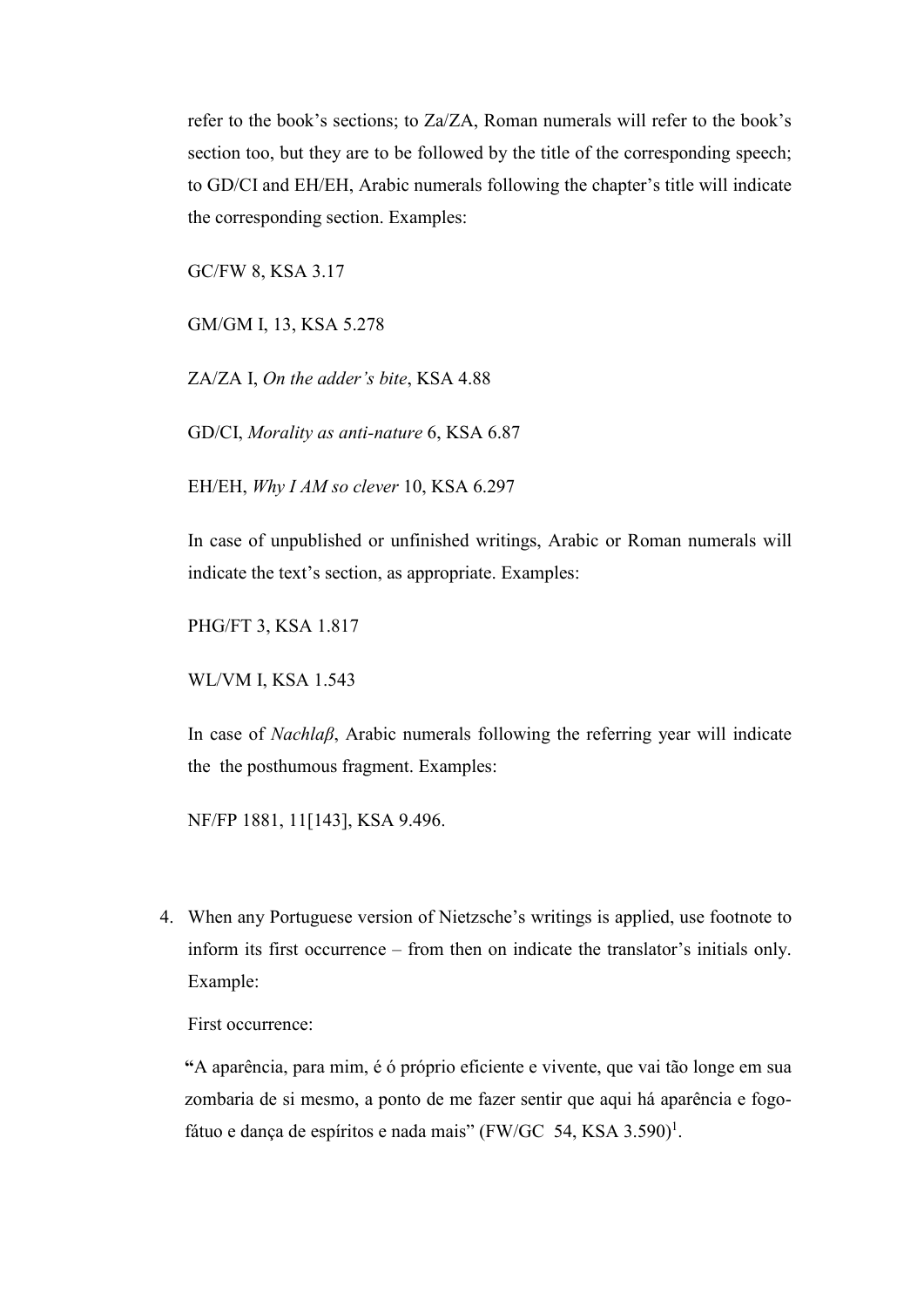Footnote: 1. NIETZSCHE, F. *Obras Incompletas*. Col. "Os Pensadores". Trad. de Rubens Rodrigues Torres Filho. São Paulo: Nova Cultural, 1996. (Indicated only as RRTF from now on).

### **Second occurence:**

"A aparência, para mim, é ó próprio eficiente e vivente, que vai tão longe em sua zombaria de si mesmo, a ponto de me fazer sentir que aqui há aparência e fogofátuo e dança de espíritos e nada mais" (FW/GC 54, KSA 3.590, Trd. RRTF).

When the translation of the original German text is the responsibility of the author, use only: (FW/GC 54, KSA 3.590).

# **Conventions for Nietzsche's Works quotations**

*Cadernos Nietzsche* adopt the convention proposed by Colli/Montinari edition of Nietzsche´s Complete Works. The acronym in Portuguese should accompany the acronym in German, intending to facilitate the efforts of readers less familiarized with the original texts.

# **I. Acronyms of texts published by Nietzsche:**

# **I. 1. Texts edited by Nietzsche himself:**

**GT/NT** - *Die Geburt der Tragödie* (*O nascimento da tragédia*) **DS/Co. Ext. I** - *Unzeitgemässe Betrachtungen. Erstes Stück: David Strauss: Der Bekenner und der Schriftsteller* (*Considerações extemporâneas I: David Strauss, o devoto e o escritor*)

**HL/Co. Ext. II** - *Unzeitgemässe Betrachtungen. Zweites Stück: Vom Nutzen und Nachteil der Historie für das Leben* (*Considerações extemporâneas II: Da utilidade e desvantagem da história para a vida*)

**SE/Co. Ext. III** - *Unzeitgemässe Betrachtungen. Drittes Stück: Schopenhauer als Erzieher* (*Considerações extemporâneas III: Schopenhauer como educador*)

**WB/Co. Ext. IV** - *Unzeitgemässe Betrachtungen. Viertes Stück: Richard Wagner in* 

*Bayreuth* (*Considerações extemporâneas IV: Richard Wagner em Bayreuth*) **MA I/HH I** - *Menschliches allzumenschliches* (vol. 1) (*Humano, demasiado humano* (vol. 1))

**MA II/HH II** - *Menschliches allzumenschliches* (vol. 2) (*Humano, demasiado humano* (vol. 2))

**VM/OS** - *Menschliches allzumenschliches* (vol. 2): *Vermischte Meinungen* (*Humano, demasiado humano* (vol. 2): *Miscelânea de opiniões e sentenças*)

**WS/AS** - *Menschliches Allzumenschliches* (vol. 2): *Der Wanderer und sein* 

*Schatten* (*Humano, demasiado humano* (vol. 2): *O andarilho e sua sombra*) **M/A** - *Morgenröte* (*Aurora*)

**IM/IM** - *Idyllen aus Messina* (*Idílios de Messina*)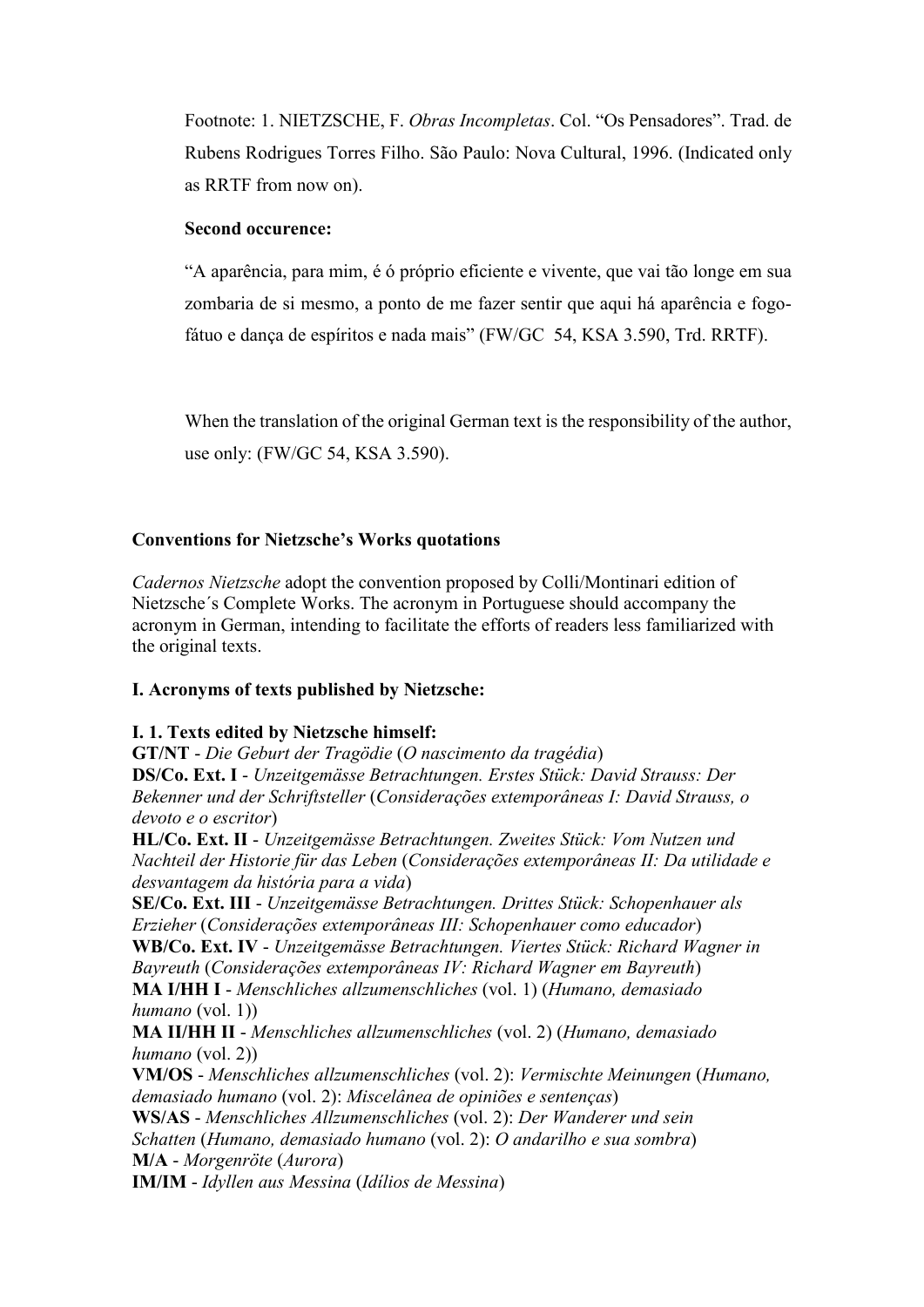**FW/GC -** *Die fröhliche Wissenschaft* (*A gaia Ciência*) **Za/ZA** - *Also sprach Zarathustra* (*Assim falava Zaratustra*) **JGB/BM** - *Jenseits von Gut und Böse* (*Para além de bem e mal*) **GM/GM** - *Zur Genealogie der Moral* (*Genealogia da Moral*) **WA/CW** - *Der Fall Wagner* (*O caso Wagner*) **GD/CI** - *Götzen-Dämmerung* (*Crepúsculo dos Ídolos*) **NW/NW** – *Nietzsche contra Wagner*

# **I. 2. Texts prepared by Nietzsche for edition:**

**AC/AC** - *Der Antichrist* (*O anticristo*) **EH/EH** - *Ecce homo* **DD/DD** - *Dionysos-Dithyramben* (*Ditirambos de Dioniso*)

### **II. Acronyms of unfinished inedita writings:**

**GMD/DM** - *Das griechische Musikdrama* (*O drama musical grego*) **ST/ST -** *Socrates und die Tragödie* (*Sócrates e a Tragédia*) **DW/VD** - *Die dionysische Weltanschauung* (*A visão dionisíaca do mundo*) **GG/NP -** *Die Geburt des tragischen Gedankens* (*O nascimento do pensamento trágico*) **BA/EE** - *Über die Zukunft unserer Bildungsanstalten* (*Sobre o futuro de nossos estabelecimentos de ensino*) **CV/CP** - *Fünf Vorreden zu fünf ungeshriebenen Büchern* (*Cinco prefácios a cinco livros não escritos*) **PHG/FT** - *Die Philosophie im tragischen Zeitalter der Griechen* (*A filosofia na época trágica dos gregos*) **WL/VM** - *Über Wahrheit und Lüge im aussermoralischen Sinn* (*Sobre verdade e mentira no sentido extramoral*)

### **III. Abbreviations and acronyms of posthumous fragments:**

### **Nachlass/FP**

### **IV. Editions:**

KGB = Briefwechsel: Kritische Gesamtausgabe

KGW = Kritische Gesamtausgabe

KSA = Werke: Kritische Studienausgabe

KSB = Sämtliche Briefe: Kritische Studienausgabe

### **V. Forms of citation**